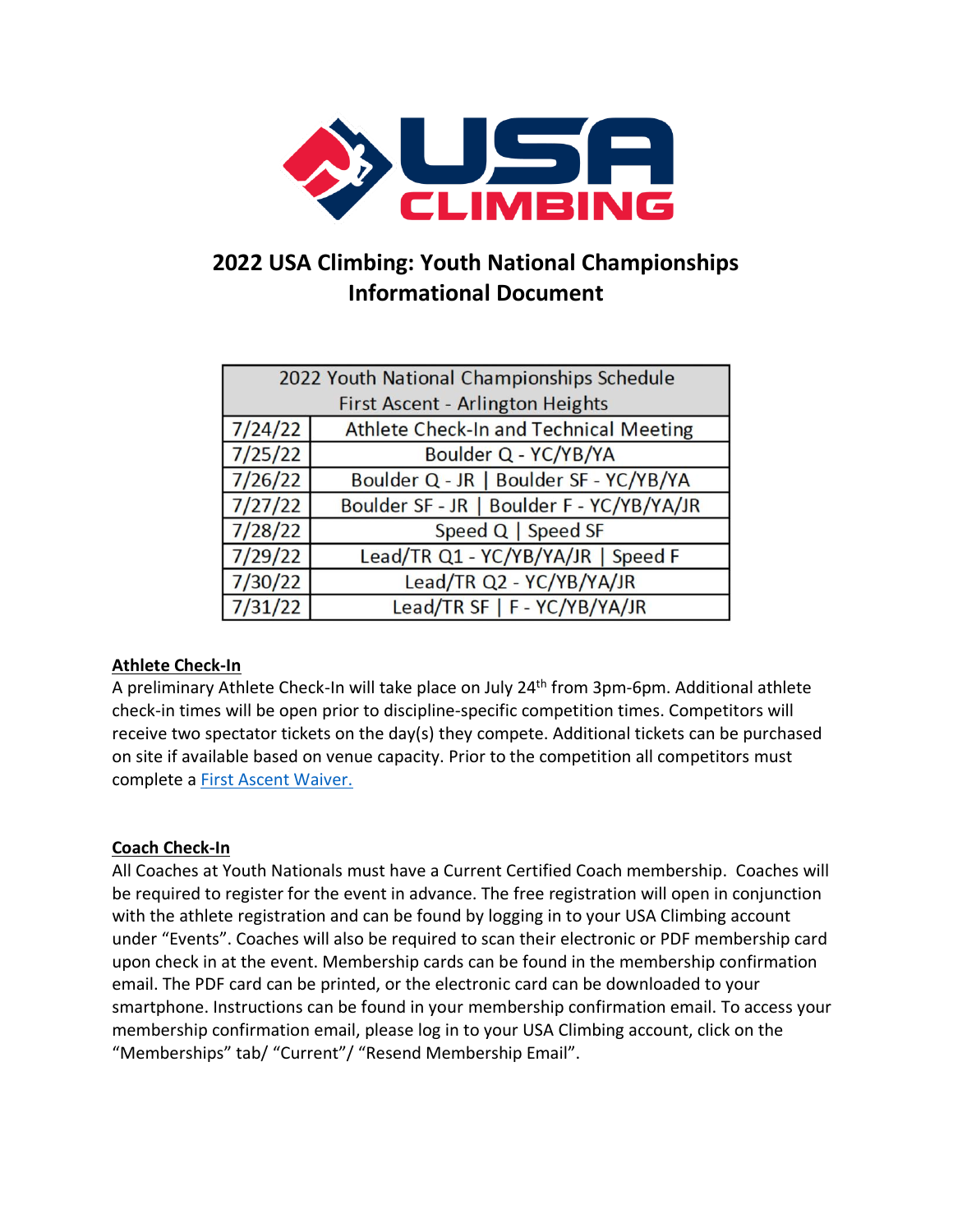#### **Technical Meeting**

The Technical Meeting will be held at 6:30pm on Sunday, July 24<sup>th</sup>. The meeting will be in person for coaches and a Zoom link will be distributed for those who are unable to attend in person. All disciplines/rounds will be discussed! Athletes and Coaches are strongly encouraged to participate in the technical meeting, however ONLY Certified Coaches are eligible to attend the in-person technical meeting. Competition information will be presented, and time will be allocated to answer questions. A recording of the Zoom session will be available shortly after the conclusion of the Technical Meeting.

#### **Results**

Results can be viewed during all rounds of competition on the [USA Climbing Results Website.](http://usacresults.org/) Results will be made "official" following each round of competition on the USA Climbing website. Further information on the appeals process will be provided to competitors and coaches during the Technical Meeting.

#### **Competition Rules**

For rules regarding the competition, please reference [Section 20 of the USA Climbing Rulebook.](https://usaclimbing.org/wp-content/uploads/2021/10/USA_Climbing_Rulebook_2021-2022_v10_202110151.pdf)

### **National Team Championship Competition**

Only competitors whose names were submitted on the official team roster by their USA Climbing Certified Coach prior to their respective Regional Championships will earn points toward the Youth National Team Championship competition.

## **Bouldering**

Competitors must wear their USA Climbing Competitor bib in a visible location on the back of their jersey while competing.

*Bouldering Qualification Round*: The qualification round will be onsight format. Competitors must check-in to isolation during the isolation check-in times outlined on the USA Climbing event schedule for their respective category. Coaches will only be allowed to enter isolation one time during each of the listed isolation check in times. Upon exiting isolation, Coaches will not be permitted re-entry until the next isolation check in window.

*Bouldering Semi-Final & Final Round*: The top 20 Competitors, based on the results of the Qualifier round, will advance to the Semi-Final round. The top 10 Competitors, based on the results of the Semi-Final round, will advance to the Final round. Semi-Finals and Finals will be onsight format. Competitors must check-in to isolation during the isolation check-in times outlined on the USA Climbing event schedule for their respective category. Coaches will only be allowed to enter isolation one time during each of the listed isolation check in times. Upon exiting isolation, Coaches will not be permitted re-entry until the next isolation check in window.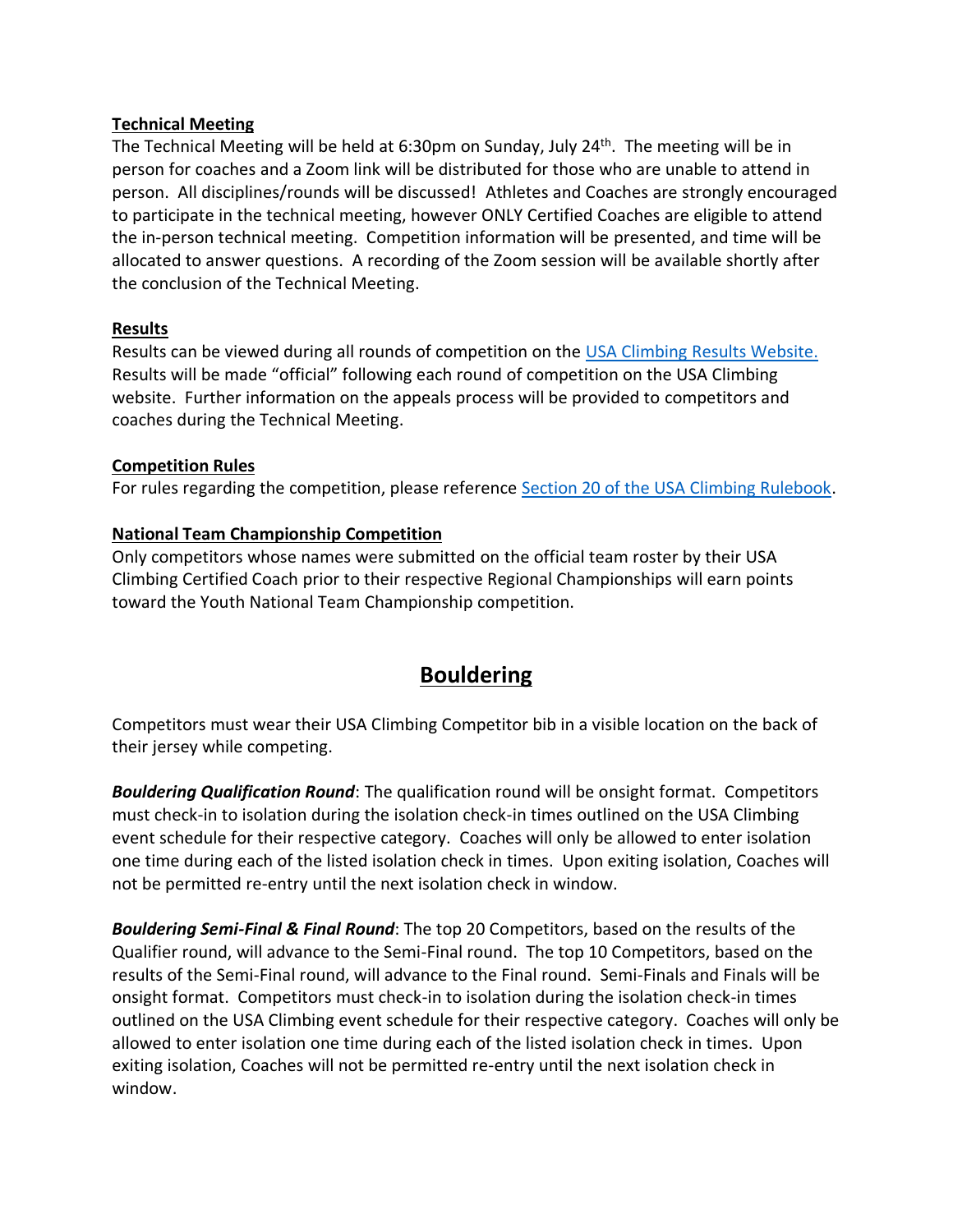USA Climbing will hold a Bouldering Climbing Awards Ceremony, followed by a World Youth Championships Bouldering Team meeting, immediately following Bouldering finals.

### **Speed Climbing**

Competitors will check in according to their respective check in times listed on the event schedule. The Junior, Youth-A and Youth-B speed participants will compete on First Ascent's 15m IFSC Homologated Speed routes, using the OnPoint timing system. The Youth-C competitors will compete on two similar but not identical shorter routes using the OnPoint timing system. Competitors must wear their USA Climbing Competitor bib in a visible location on the back of their jersey while competing.

*Speed Semi-Final Round:* The advancement quota for semis is 20 provided that 20 or more competitors recorded a valid qualifying time. Competitor starting orders are paired and ordered according to their rank from the qualification round.

*Final Round:* A final round will take place provided that 4 or more competitors record valid times. The advancement quota for finals is determined by the number of competitors that record a valid time but not more than 8 competitors shall advance from semis. For the Youth C category final, competitor starting orders are paired and ordered according to their rank from the qualification round as illustrated above for the semifinal round pairing. For the Youth B, A and Junior categories, the final's round format is "knockout".

USA Climbing will hold a Speed Climbing Awards Ceremony, followed by a World Youth Championships Speed Team meeting immediately following Speed finals.

## **Lead/TR Climbing**

Competitors must wear their USA Climbing Competitor bib in a visible location on the back of their jersey while competing. Ropes will be provided by USA Climbing. Should a competitor want to bring their own rope, it must be a minimum of 40m and must provide it during the designated rope check-in time.

*Lead/TR Qualification Round*: will be Flash format with two routes per category. Route demonstrations will be accessible via YouTube and posted to the Youth Nationals webpage a